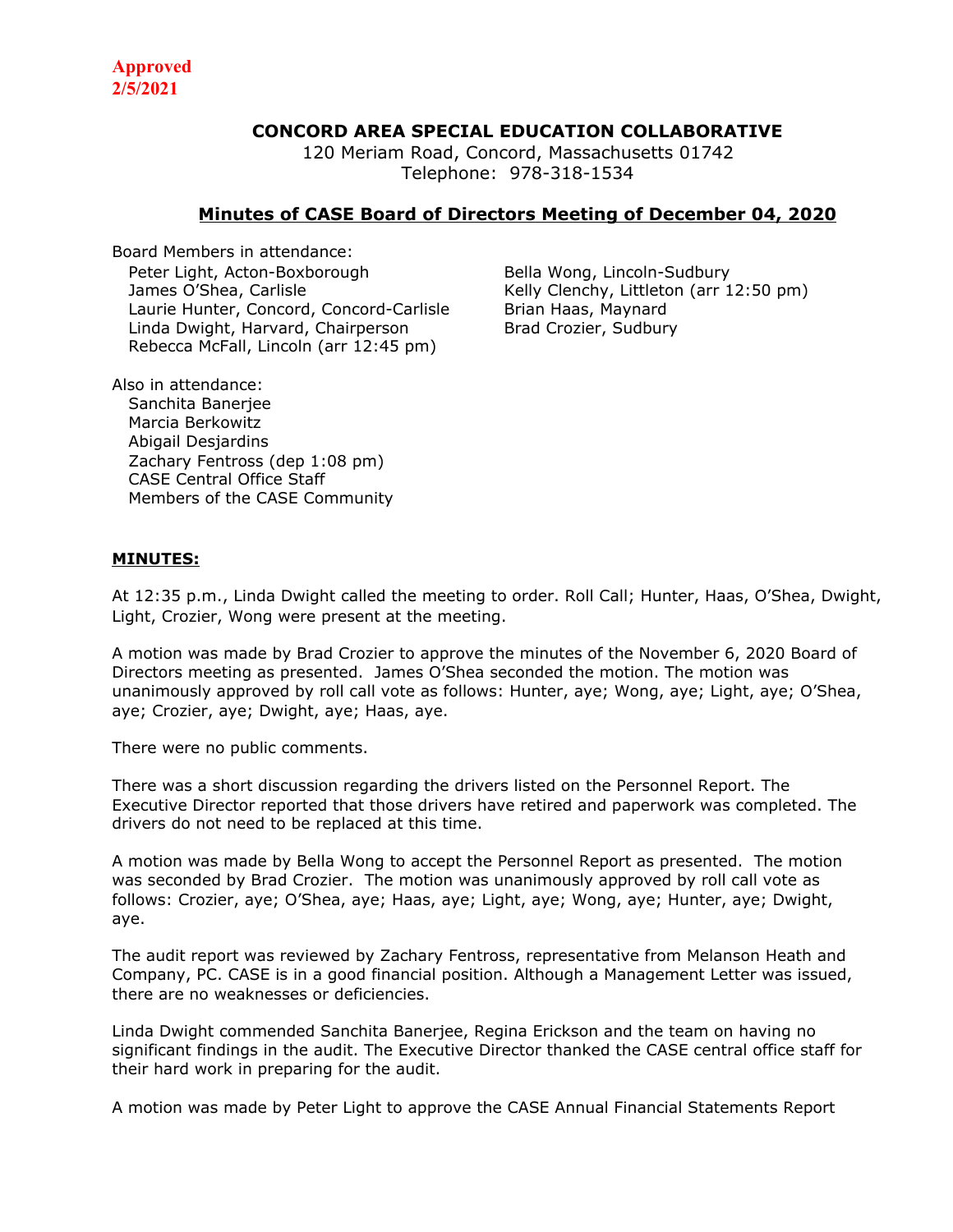## **Approved 2/5/2021**

and the Management Letter for the Year Ended June 30, 2020 as presented. Kelly Clenchy seconded the motion. The motion was unanimously approved by roll call vote as follows: Clenchy, aye; Hunter, aye; Wong, aye; McFall, aye; Light, aye; Haas, aye; O'Shea, aye; Crozier, aye; Dwight, aye.

DESE requires the Board to accept the cumulative surplus from the completed fiscal year. CASE Collaborative closed out FY20 with a cumulative surplus of \$5,389,044. This amount is 39% of the FY'20 operating budget. The amount over the 25% threshold set by DESE is \$1,939,103 equating to 14%.

A motion was made by Kelly Clenchy to move that the Board approve the cumulative surplus for FY'20 of \$5,389,044 as stated in the auditor's report. Peter Light seconded the motion. The motion was unanimously approved by roll call vote as follows: Crozier, aye; O'Shea, aye; Haas, aye; Light, aye; McFall, aye; Wong, aye; Hunter, aye; Clenchy, aye; Dwight, aye.

The Executive Director then presented the FY'20 Annual Report. The report meets guidelines established by regulation and summarizes the programmatic activities of the collaborative in FY'20. A motion was made by Laurie Hunter to move that the Board accept the FY'20 Annual Report as presented. Bella Wong seconded the motion. The motion was unanimously approved by roll call vote as follows: Hunter, aye; Clenchy, aye; Wong, aye; Light, aye; McFall, aye; Haas, aye; Crozier, aye; O'shea, aye; Dwight, aye.

Sanchita Banerjee then led the discussion for the last item on the agenda which was the resolution of the cumulative surplus. She explained the breakdown of the \$1,939,103 (14%) surplus from the program and transportation budgets that needed to be resolved; Program = \$989,975 and Transportation = \$949,128. The four options for which the surplus could be used were: (1) Contribution to OPEB Trust, (2) Contribution to Capital Plan, (3) Member Credits and (4) Return the money to the member towns.

Sanchita and CASE proposed that the transportation budget surplus be applied to members' transportation assessments. Allocation of the credits would be based on ridership. In terms of the program budget surplus, she requested that the board consider the setting up of a Capital Plan for the enhancement of CASE programs in the areas of art programming, recreation, and student technology.

An extensive discussion ensued. One member suggested looking for flexibility remaining in the budget at the end of Q4 and funding a Capital Plan with FY21 end of year balances.

Abby Desjardins started by presenting information on the transportation budget surplus and engaging in Q&A with members of the board. A long conversation took place to help clarify aspects of the budget surplus. A motion was made by Kelly Clenchy to credit the districts back in the way Abby presented it. Laurie Hunter seconded the motion. The motion was unanimously approved by roll call vote as follows: Wong, abstained; Crozier, aye; Hunter, aye; Conrad, aye; Haas, abstained; O'Shea, aye; McFall, aye; Light, aye; Dwight, aye.

Abby continued her presentation by providing the board with an overview of the allocation of the credits based on the percentage of enrollment for each district. The discussion focused on whether or not the board members were going to take the full credit amount back to the district or if they would accept that a portion of it be used for the Capital Plan requested by CASE. Linda Dwight requested that Abby describe the priority list for the capital projects. Abby responded that the gymnasium and outdoor playground/recreational area were first, followed by technology programming and finally the arts program.